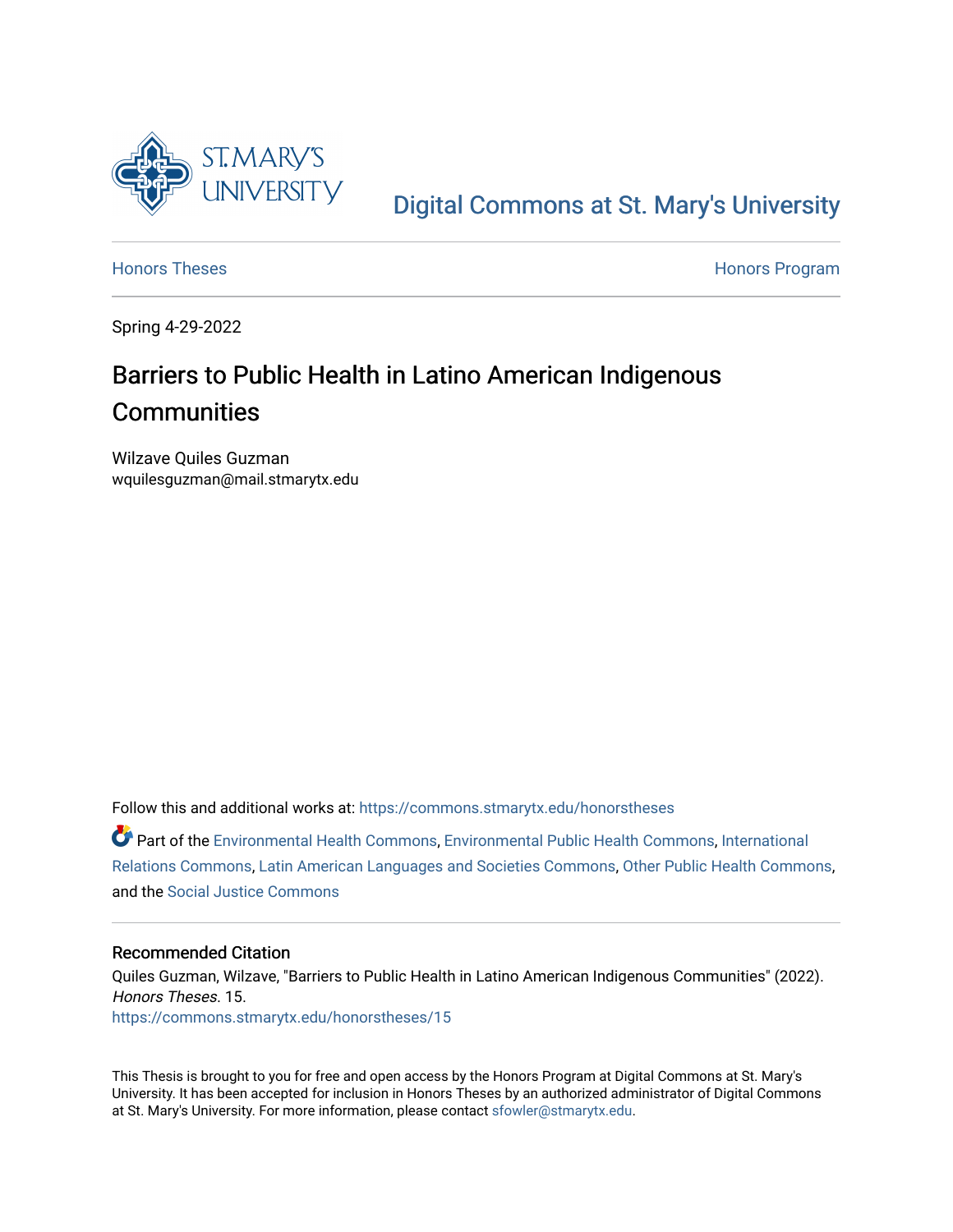by

Wilzave Quiles Guzmán

# HONORS THESIS

Presented in Partial Fulfillment of the Requirements for Graduation from the Honors Program of St. Mary's University San Antonio, Texas

Approved by:

Camille A. Langston

Dr. Langston, Camille

**Honors Program Director** 

Michael Sullivan

Dr. Sullivan, Michael

Thesis Advisor and Professor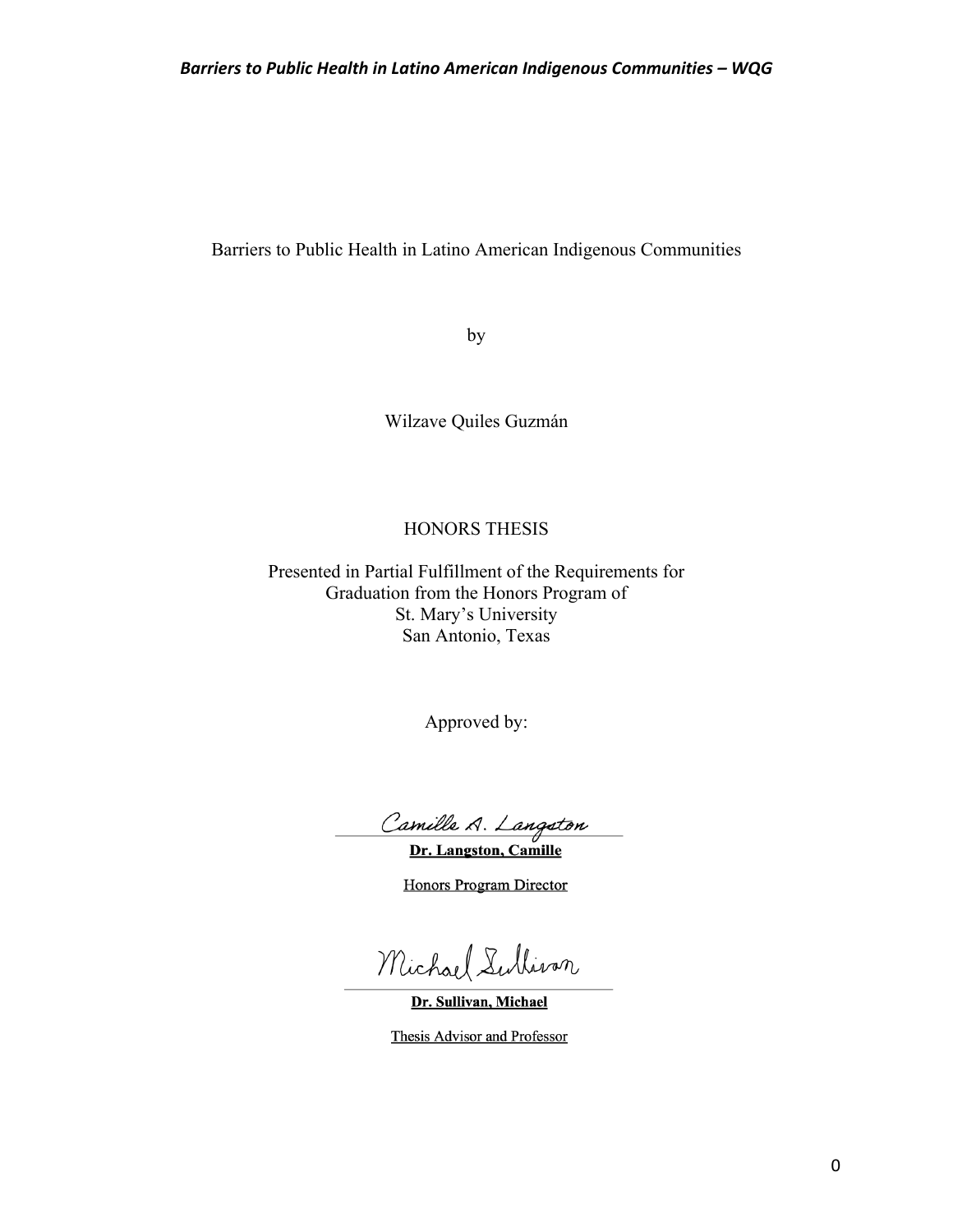#### **Abstract**

This paper focuses on barriers to public health in Latino American Indigenous communities. Indigenous people throughout the world are at a public health disadvantage due to a lack of clearly defined practices within the decision-making processes to plan, evaluate, and control finances from governmental and non-governmental entities in charge of managing health services. I argue that political, social, and institutional changes are still needed to achieve health equity in Indigenous communities and that these changes should go beyond implementing a universal health care program. I must recognize improvements made by many Latino American countries like Brazil, which prepared a plan to address Indigenous people's health through a critical approach that addresses health in a holistic perspective to increase the availability and inclusion of health services to Indigenous people. However, there is still space to improve, include, and advance health services. I found that to realize improvements to health there are five barriers to consider, and these include cultural differences, interdisciplinarity, socioeconomic disparities, laws, and linguistics. Having this in mind, the paper will be of interest to the general public and to non-profit and governmental entities that are seeking to work or currently working with Indigenous communities since it will provide some insights into challenges and the best practices to adhere to when communicating public health to Indigenous people.

#### **Introduction**

Defining Indigenous people is complicated because of the many different perspectives and regulations that there are to be classified as Indigenous in each country. Nevertheless, the definition used for this paper is "people who are descendants of a geographic territory and that were present before a new and dominant population arrived" (Babyar, 2019). In Latino American and the Caribbean regions, there are approximately 33 to 40 million Indigenous persons (Babyar,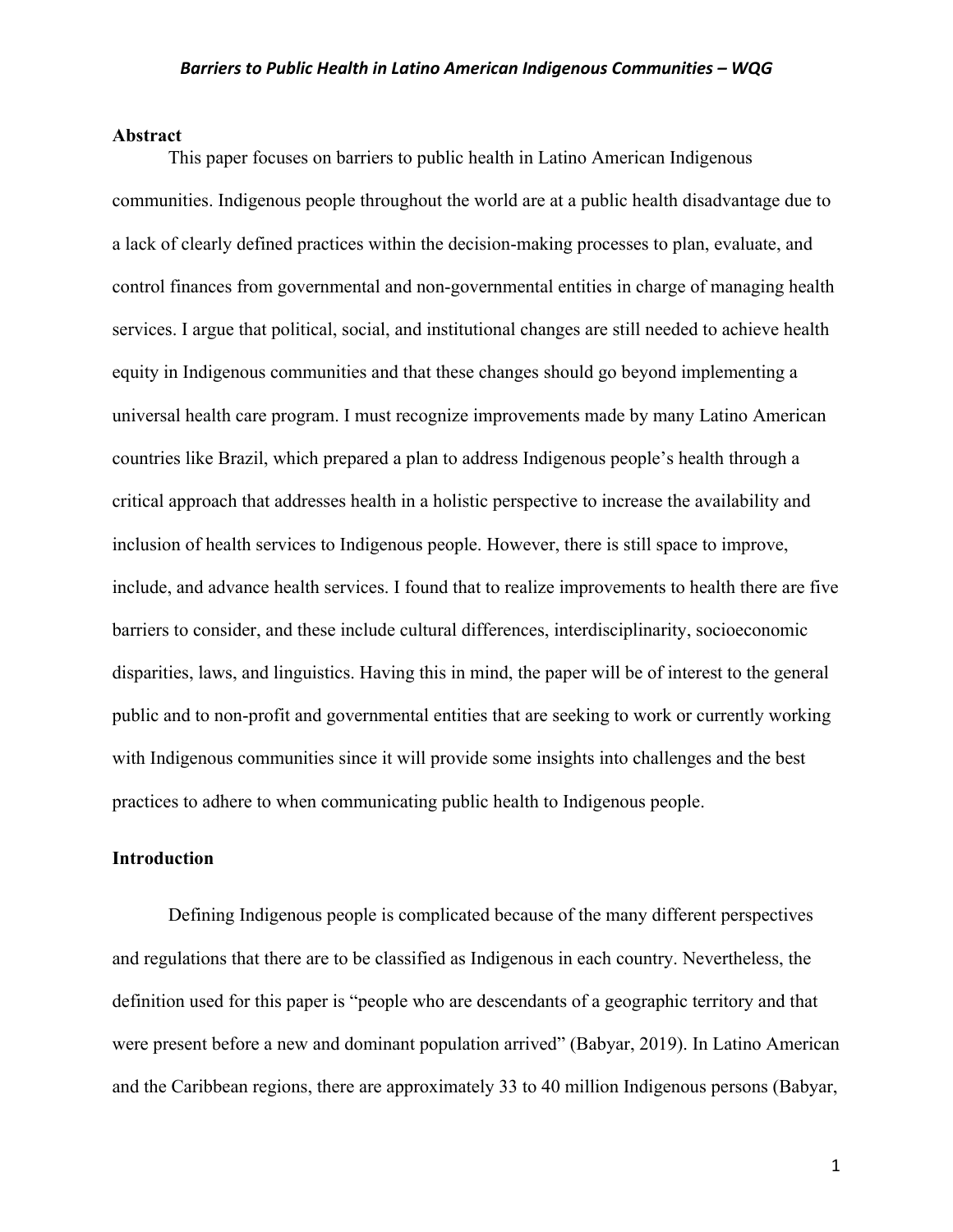2019). Despite the great number of Indigenous populations, Indigenous communities throughout the world are at a public health disadvantage due to a lack of clearly defined practices within the decision-making processes to plan, evaluate, and control finances from those who are in charge of medical services. In 2017, it was noticed by both the World Health Organization (WHO) and the Pan American Health Organization (PAHO), that Indigenous youth were facing health service challenges in areas like the need for intercultural health services, respect towards traditional medicine, and lack of accurate data provision regarding Indigenous youth with disabilities (PAHO 2018). Additionally, in Latino America, infant mortality among Indigenous children is 60% greater than among non-indigenous and when talking about poverty Indigenous people account for 14% of the poor in all of Latino America (Babyar 2019). With these facts presented, I argue that today, Indigenous people throughout Latino America still experience health inequalities.

To expose the problem and motive of the paper, I have chosen Langdon's article titled "Anthropological Engagement and Interdisciplinary Research: The Critical Approach to Indigenous Health in Brazil". This article supports my argument uniquely because it analyses improvements made and strategies applied to the Indigenous health system and investigates how efficient these changes were and identify barriers that remained afterward. This document emphasizes the need for Indigenous inclusion in the planning, evaluation, and implementation of health services which is what should happen when universal health coverage is the goal. It also looks at health from a holistic perspective by taking into consideration anthropological and social aspects of health such as the daily life of Indigenous people and how it influences their health (Langdon 2020, 27).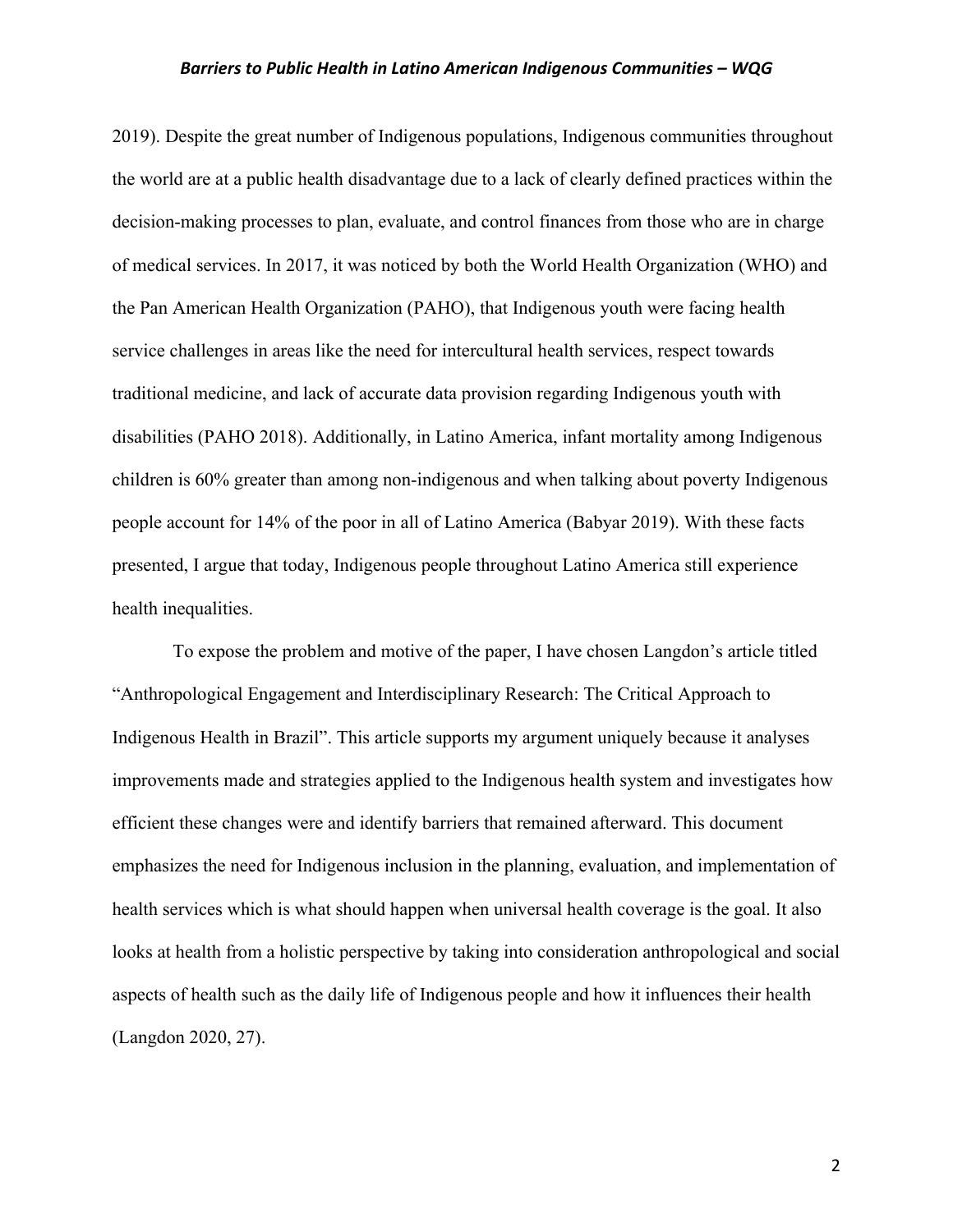"Universal health coverage is achieved when all people, communities and social groups have access to health services they need, that these services have a high degree of quality, and that users are not vulnerable to financial hardship through the use of health services" (OECD/The World Bank 2020). Universal health care coverage should be the goal for every country; however, in many Latino American countries, it seems that the goal is just to implement a universal health care program, rather than meeting the specific health care needs of individuals. Universal health care is just a matter of providing basic health services to all the population in an equal way and not through equity, which keeps leading to health disparities. Fortunately, many initiatives of interdisciplinary work to better Indigenous people's health, like the ones exposed in Langdon's article, exist; however still today we are facing issues regarding inclusion and cultural intelligence when creating health initiatives. To better serve the Indigenous with an efficient public health system, public policy and services need to recognize the diversity of cultures and health practices. Thus, having a universal health care system is not the right solution to health inequity if the program itself is meant to serve the general public and does not contain subsystems that serve the needs of specific populations.

My main argument is that political, social, and institutional changes are still needed to achieve health equity in Indigenous communities and that these changes are to go beyond implementing a universal health care program. To make these improvements possible it is essential to look at five barriers to public health in Latino American Indigenous communities. These five barriers are cultural differences, lack of sufficient interdisciplinary approaches, uniqueness of linguistics, socioeconomic disparities between Indigenous and non-indigenous people, and laws and regulations. Out of these five barriers to public health, I will be exploring four: cultural differences, lack of sufficient interdisciplinary approaches, socioeconomic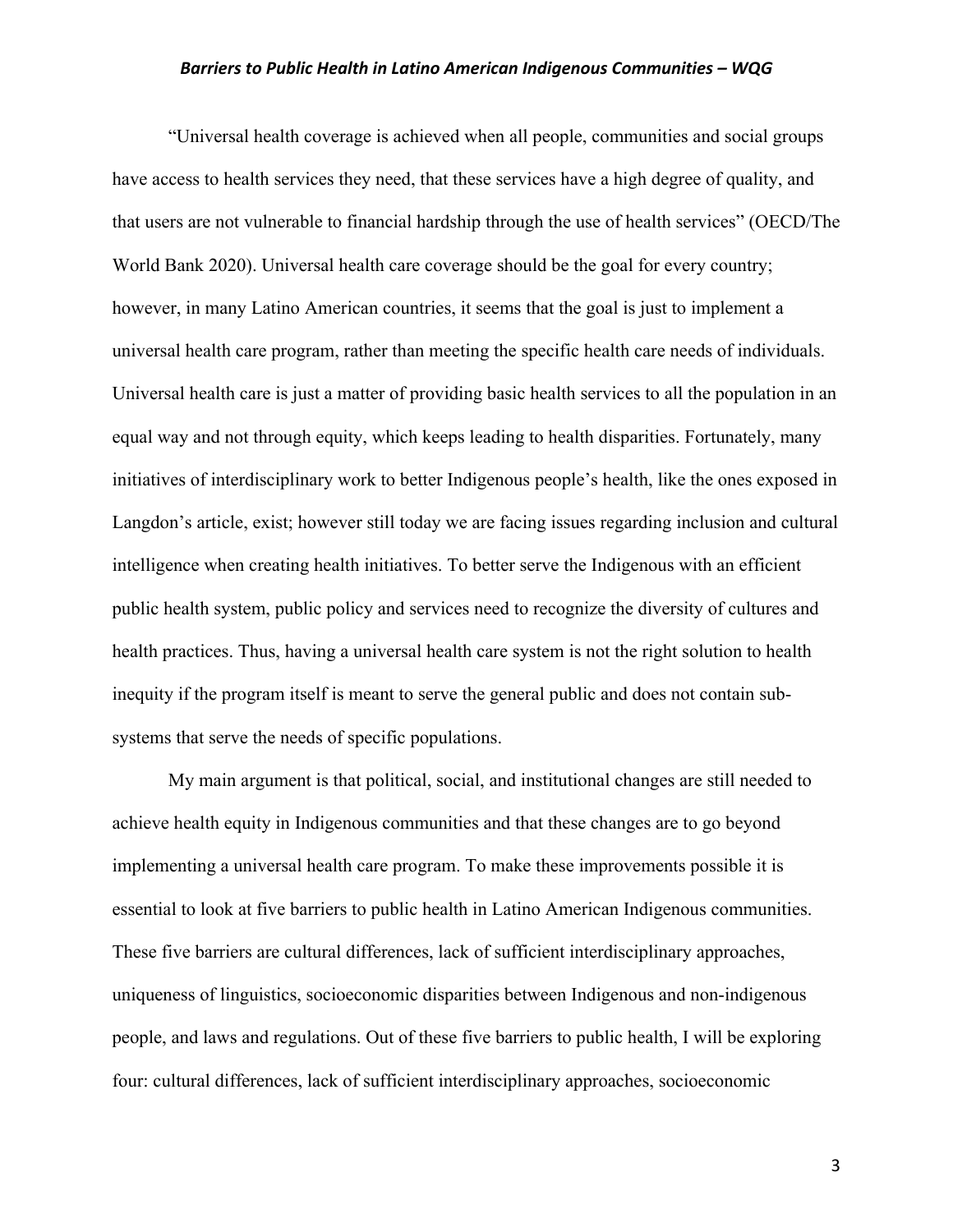differences, and the uniqueness of linguistics. By identifying these four barriers to public health, the objective is to clearly define these barriers that Indigenous communities within Latino America are currently experiencing. As a secondary objective, I am going to explore two strategies and ideas through which each of these barriers could be overcome to achieve a more effective health system for Indigenous communities in Latino America.

#### **Cultural Differences**

Did you know that state and nation, although used in many cases interchangeably, are not the same? A state is defined as having sovereignty over a specific territory and is more related to the political status of the territory rather than culture and union. On the other hand, a nation is a term used to describe a group of people that are united in either a cultural or historical aspect. The term nation does take into consideration the culture and union of the people living in a specific geographical location (Rock 2016). Having mentioned this, one state can have multiple nations within, and this is the case in many countries within Latino America because of the variety of Indigenous communities that could live within one state. Each of these Indigenous communities has a common history and shared values, beliefs systems, and culture; therefore, they are nations. The difference between the terms state and nation is important because it helps us better understand the problem that there is when the health system of a state does not take into consideration cultural differences.

Cultural differences are a barrier to public health when the anthropological perspective is not taken into consideration to planning, evaluating, and distributing health services to different nations. Taking into account Indigenous conceptualization and perspective on health is essential when trying to improve the health services for these communities. In 1986, the First National Conference for the Protection of Indian Health was held in Brazil and this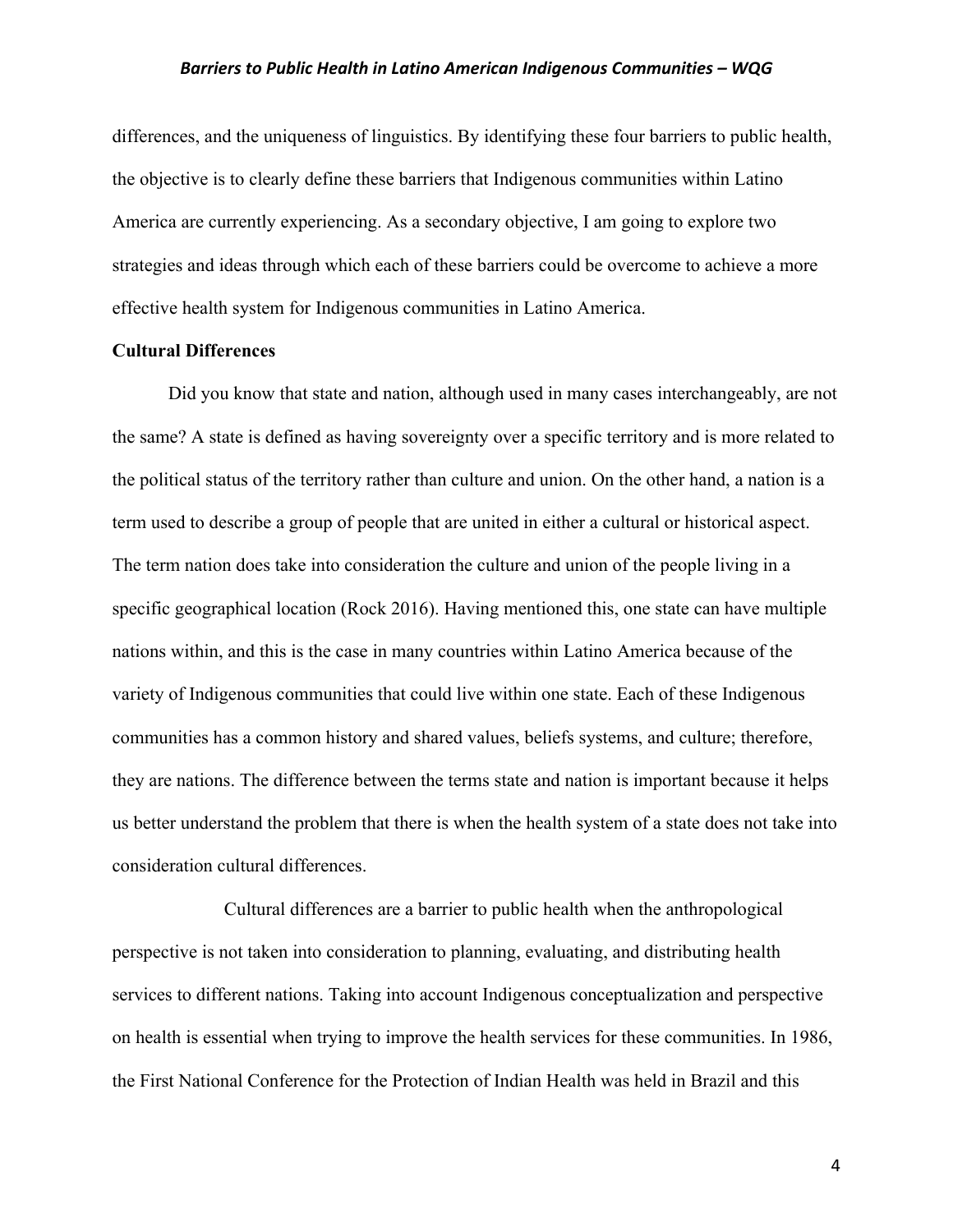marked the beginning of teamwork between "anthropologists and health professionals united in an effort to contribute to Indigenous health policy and the provision of primary care within a democratic and multicultural perspective" (Langdon 2020, 20). Additionally, Brazil's national health system, The Sistema Único de Saúde (SUS), which according to a Columbia University research, reaches universal health coverage, and implements health subsystems that have been used to address Indigenous health in unique ways (Columbia University 2021).

One cannot enter a community and just erase all that they know and mandate something new. Therefore, recognizing Indigenous wisdom and the vitality and importance of traditional practices is required for improvement. "It is estimated that 80% of the population in developing countries practice traditional medicine, though Indigenous incorporate Western and new medicine into these practices" (Babyar 2019). When PAHO interviewed Indigenous youth regarding health, they reaffirmed the value of traditional medicine and stated that the exclusion of traditional medicine is not going to improve the healthcare system (PAHO 2018). Therefore, denying the role that traditional medicine has in the life of Indigenous communities and trying to implement something completely new will not address health inequalities but instead create tensions. This is why medical anthropology is so important. Medical anthropology is the field of anthropology that "uses ethnographic and comparative methods to show how cultural influences determine how health, disease, and illness are conceived in different places, and it studies the role of physicians and other healers and their relationship to one another" (Coreil 2008). It is certain that until medical anthropology does not become essential in every aspect of health system planning, our health systems are not going to completely address the needs of the people it is meant to serve. This is because before mandating something new in a community one must understand their points of view and create opportunities to communicate values and ideas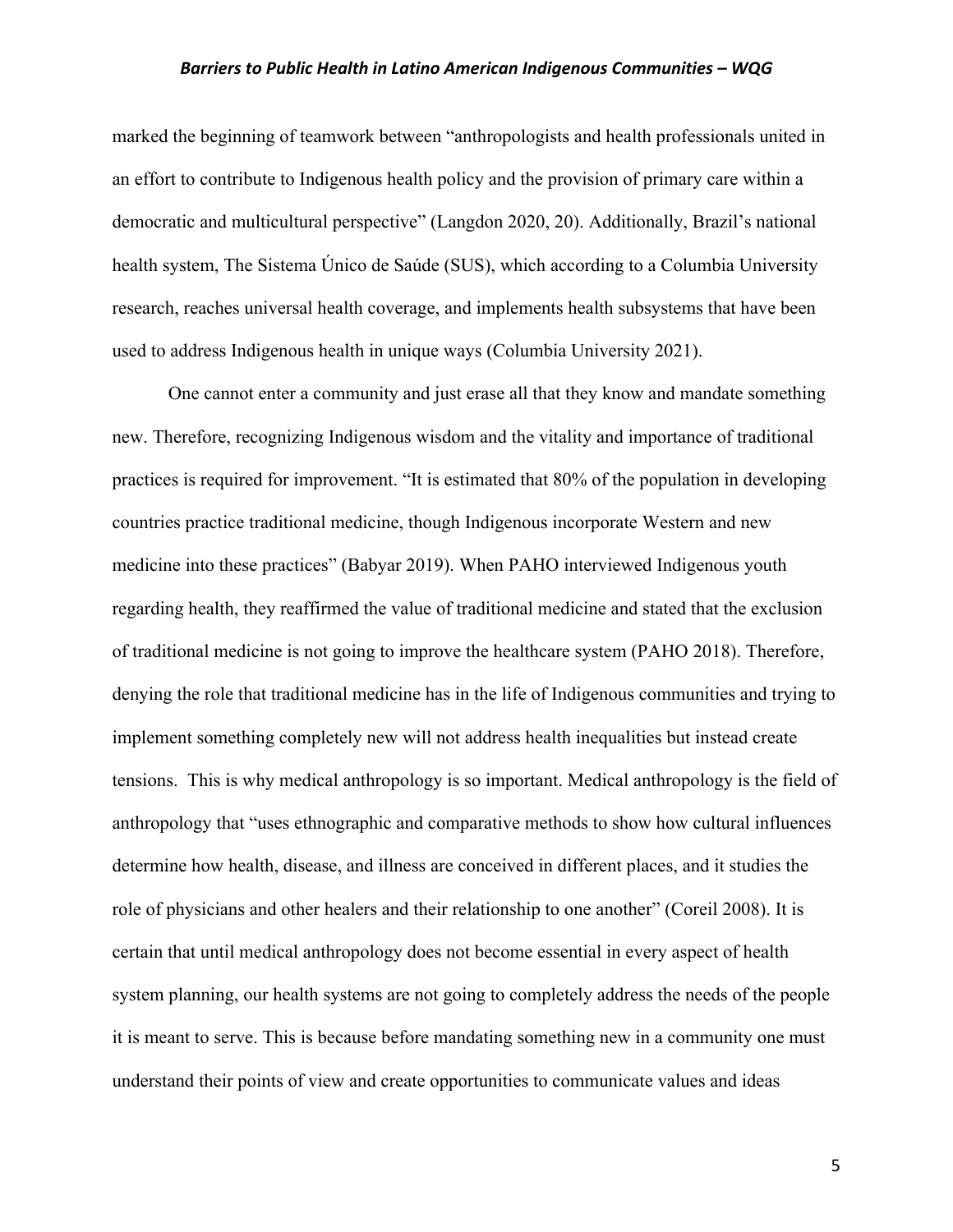regarding health services. Even though many will argue that universal health care is the beginning of universal coverage, I argue that this will not be effective unless it is meant to address health beyond biomedical aspects to provide universal health coverage by taking everyone in the population and their traditional medicine into account.

"A white man's medicine cannot help an Indian just as an Indian medicine is of no use to a white man" (Mooney 1970, 110). We must recognize that the Indigenous distrust of western medicine and western practices, in general, is a valid one because of the evil and racist history that there is. In the United States, from the location in which the manuscript has been written, it is noted that "historical trauma has been linked to substance use among American Indian/Alaska Native", which demonstrates how deep the racism and discrimination have impacted these communities (Skewes and Blume 2019). However, I disagree with the quote in the manuscript because I have noticed through my research that to improve the Indigenous health system, we do not need separation but integration. James Mooney the author of "The Swimmer Manuscript: Cherokee Sacred Formulas and Medicinal Prescriptions" mentioned that for Indigenous people the only medicine that works effectively is the Indigenous traditional medicine and that for the "white" men the western medicine is the only effective method. Contrary to this manuscript, I have found that the anthropological perspective of health that should be taken is one in which traditional wisdom is respected and communication is welcome for the creation of an integrated health system.

Communication, integration, and taking an anthropological approach to health are specifically how the barrier to cultural differences can be broken. A great example of cultural inclusion and intelligence when dealing with health services is that of Colombian Indigenous communities in which there was a clear decrease in infant mortality and acute malnutrition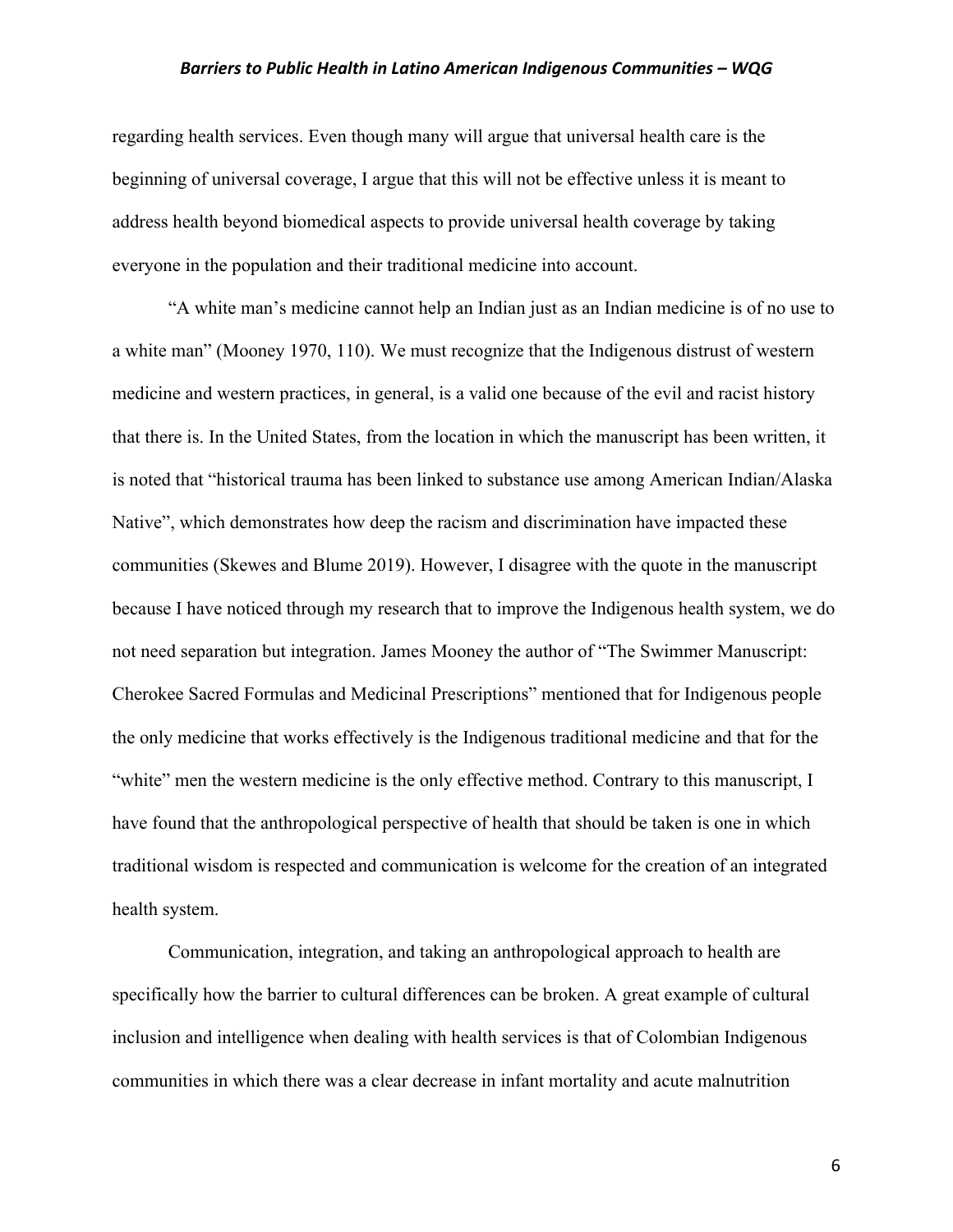among children. Infant mortality in Colombia is currently 11.676 deaths per 1000 live births which declined 2.67% from 2020 (Macrotrends LLC. 2021). Actually, in 2010 the infant mortality rate was about 15.943 deaths per 1000 live births meaning that the infant mortality in Colombia has decreased in a very impactful way, demonstrating clear improvements (Macrotrends LLC. 2021). Part of this was achieved due to the integration of the native language in educational sessions, permanent resource support, and ongoing community efforts. Thanks to the integration of the native language in education sessions, and direct support from the health authority, the community was able to take a more active role in caring for the health of its infants, thereby decreasing infant mortality.

#### **Lack of Sufficient Interdisciplinary Approaches**

Lack of sufficient interdisciplinary approaches when planning, analyzing, and formulating health services is not going to create any improvements. I value the importance of including different fields and believe that to achieve a better understanding of the technical and cultural aspects of an issue and formulate a more complete resolution, an interdisciplinary perspective is required. Looking at health only through a scientific lens could lead to believing that the biomedical domain of health is the only one needed to maintain to improve health statistics. However, this is not the case because maintaining the public health of a community encompasses areas that go beyond the biomedical and sickness aspects of health. Public health includes "not only care and prevention of sickness, but also notions of corporality; alimentary and hygienic norms; social organization; rituals; subsistence practices; environmental resources; and all other activities that maintain the wellbeing of the group" (Langdon 2020, 27). All these areas are impossible to look at only from one perspective.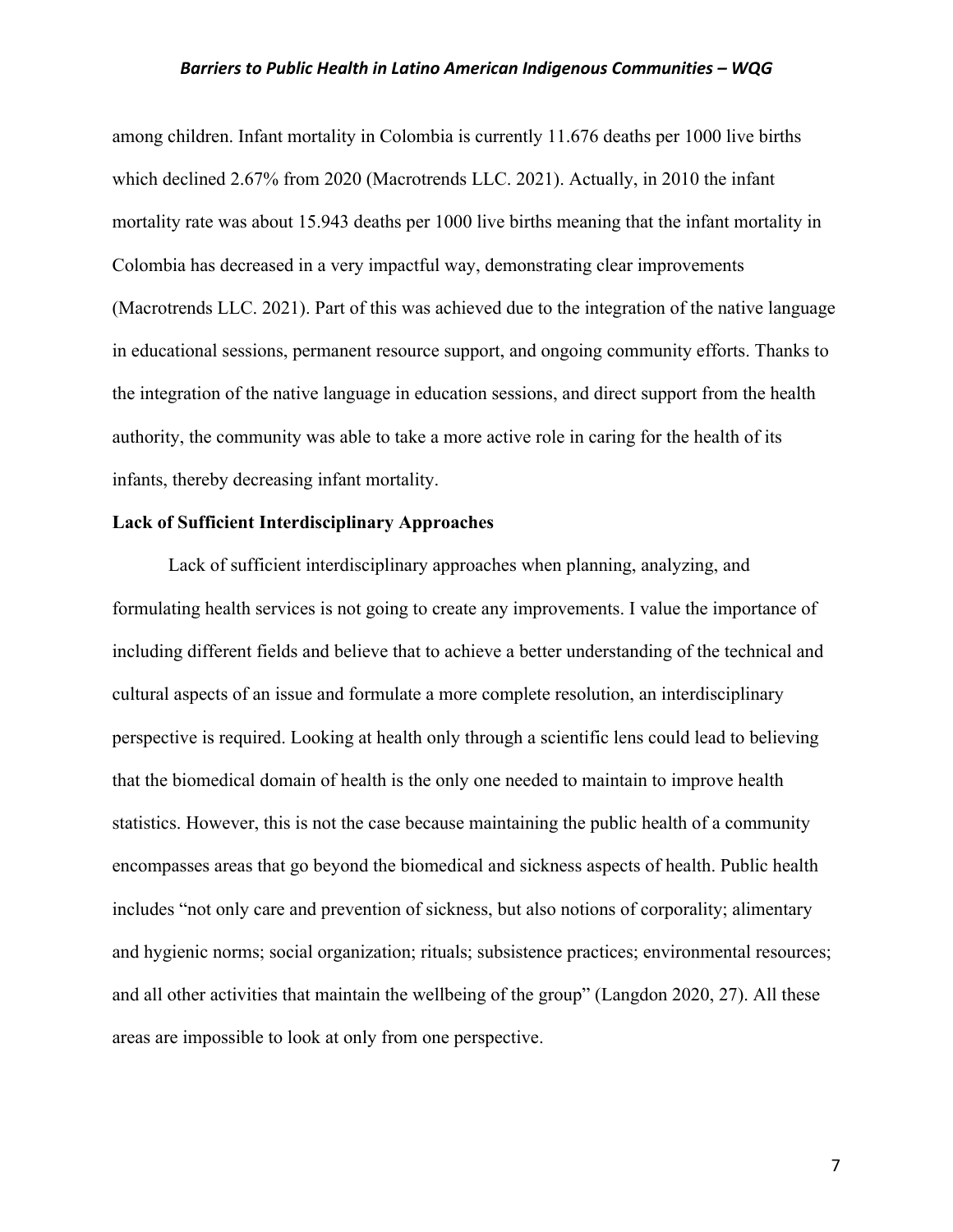According to research performed by the Nucleus for the Study of Indigenous Knowledge and Health (NESSI), much of the qualitative research that has been conducted by biomedical researchers only recognizes science and technical aspects of health while ignoring social and cultural processes that are central to integral health within a community (Langdon 2020, 27). Health information needs to be tailored to the individual needs, circumstances, and life experiences of the one who is on the receiving end. Additionally, maintaining integral health is only possible when health is looked at through a holistic view that encompasses the usage of interdisciplinarity to understand health beyond science. According to the PAHO, "a holistic concept of health from an Indigenous perspective dates back centuries and includes conceptions of life; the right to self-determination; the right to health; and the systematic participation within the legal, political and social framework of the international community" (PAHO.org 2008, pg.8). Thus, the ideal health system for Indigenous communities will have people with a legal background, political leaders, anthropologists, Indigenous leaders, and health professionals present to formulate, research, evaluate, fund, and plan health services together.

While talking to Alan Foster, the leader of Solea Water a non-profit organization working in the region of Darién, Panamá about public health and COVID-19, an idea to communicate public health to the Indigenous communities was shared. This idea was to use microbiology as a tool to demonstrate how microbes and bacteria are spread and present in natural resources and people within the community. This was so that while respecting cultural practices and traditional medicine, facts about COVID-19 could be shown through a microscope and provide another perspective in the community about how diseases work. This is just an example of the many ways in which interdisciplinary approaches could help in public health education and outreach. Science is not better than any other discipline, nor are other disciplines better than science.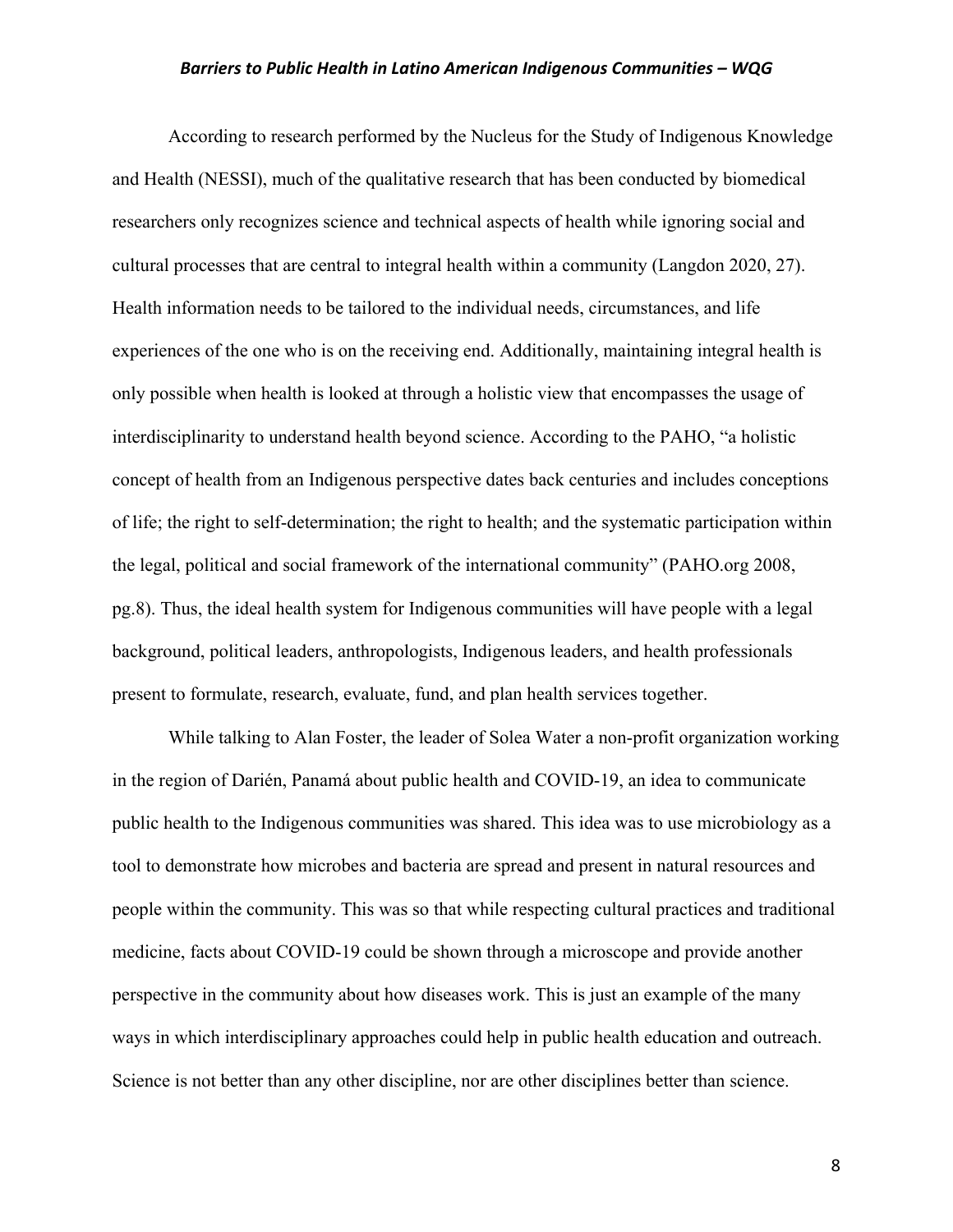Rather all the disciplines are needed to research better practices, create new laws and regulations to improve health and create communication channels among health professionals and Indigenous people.

#### **Socioeconomic Disparities**

Socioeconomic disparities between Indigenous and non-indigenous communities are one of the most well-known barriers to public health. The areas of socioeconomic disparities that I will be writing on are poverty, lack of education, and discrimination. All these three areas affect access to public health in that it inhibits the ability to access, pay for, and understand technical concepts of health. According to an article titled "In Search of Pan-American Indigenous Health and Harmony", Indigenous people of Latino America make up 8% of the population but 14% of the poor (Babyar 2019). Thus, demonstrating that to address health inequities, poverty needs to also be addressed because a large population of Indigenous communities is considered poor. An example of the gap in socioeconomic status between Indigenous and non-indigenous people is that of Ecuador. According to the World Bank, if we compare two similar households in Ecuador, the probability of living in poverty increases by 15% if the head of the house is an Indigenous person (World Bank Group 2020).

When considering education, Indigenous communities are found to be less likely to complete primary or tertiary education and are more likely to experience poverty than non-indigenous people (Babyar 2019). Lack of education means that the chance of gaining enough money to support a community is less likely, thus, there is a direct correlation between education and poverty. Having this in mind, the reality is that many of the Indigenous health programs lack funds and if the Indigenous people are not able to pay for their services because of socioeconomic disparities, they will not be able to receive the same quality of health care as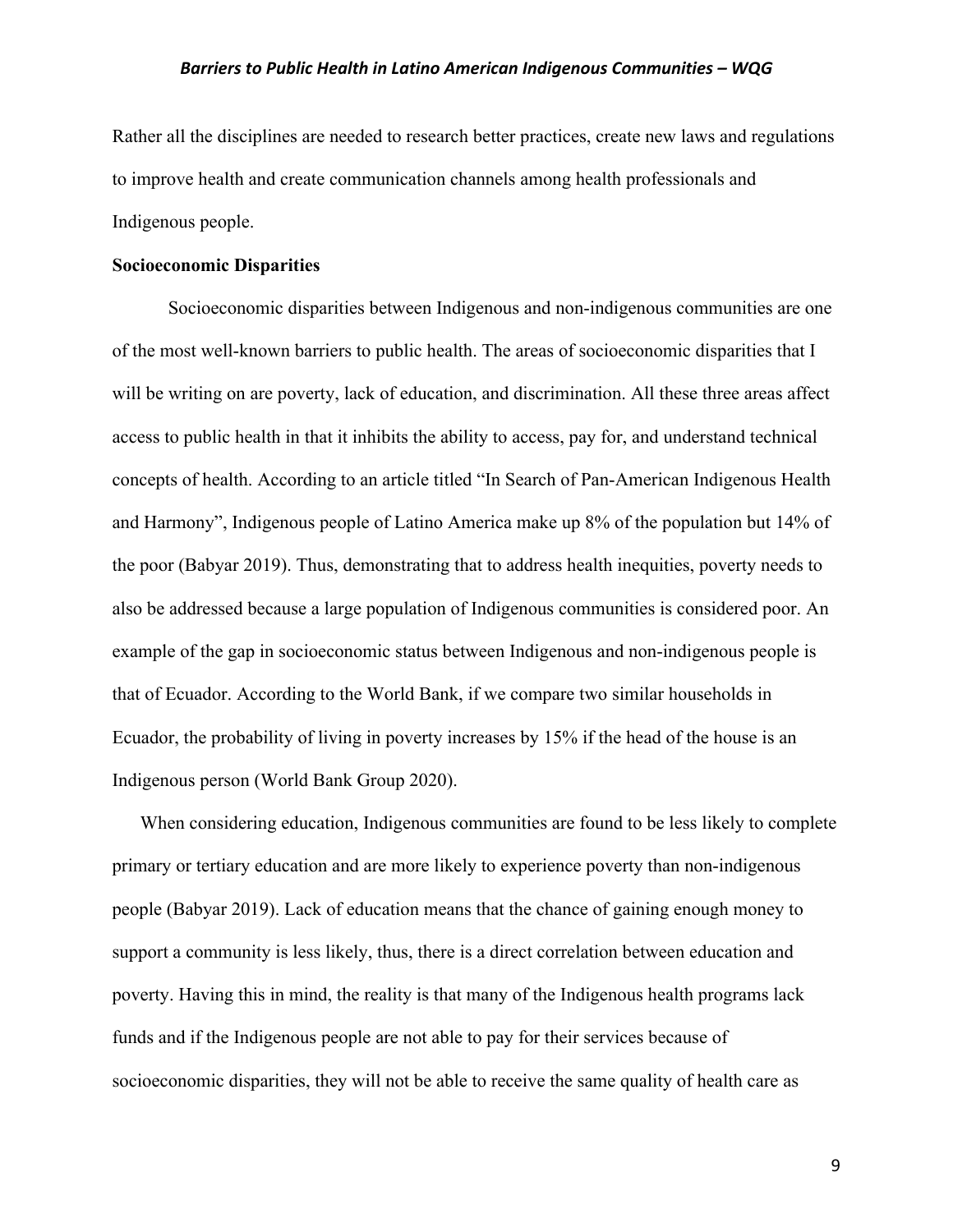other people within the same state. Therefore, improving funding for health services and addressing poverty with job opportunities or fair-trade initiatives that support Indigenous products are essential to increase health equity.

An ethical issue when considering socioeconomic disparities is that of anthropology, which includes recognizing the Indigenous perspectives on health, richness, and education. Most Indigenous communities all over the world are indeed facing socioeconomic disparities somehow. However, most of these statistics and research on Indigenous health have been done without reflecting on the Indigenous perspective of health. Having this in mind, many Indigenous communities do wonder if the purpose of different research is to improve the community that they are working with since its perspective is not being considered (Jones et al. 2018). Additionally, Indigenous communities who have experience exploitation from outsiders in the past, have every reason to be distressful of outside researchers. An example that reflects the importance of including the Indigenous communities' perspectives on these statistics is that of poverty and how richness is seen through different cultural views. For example, the Western culture sees richness as the possession of huge amounts of money, but an Indigenous community at another location might see richness as the number of natural resources they have access to.

In addition to the lack of education and poverty, discrimination in different institutions and departments of the Ministry of Health in a variety of Latino American countries is a clear barrier to adequate health services provision. "A recent systematic literature review of 60 publications highlighted significant qualitative data that demonstrates major discrimination of Latino Americans Indigenous in the health care" (Babyar 2019). This barrier could be expressed through a lack of health care providers that want to serve Indigenous or through an Indigenous person who is the victim of discrimination feeling intimidated and not assisting in primary health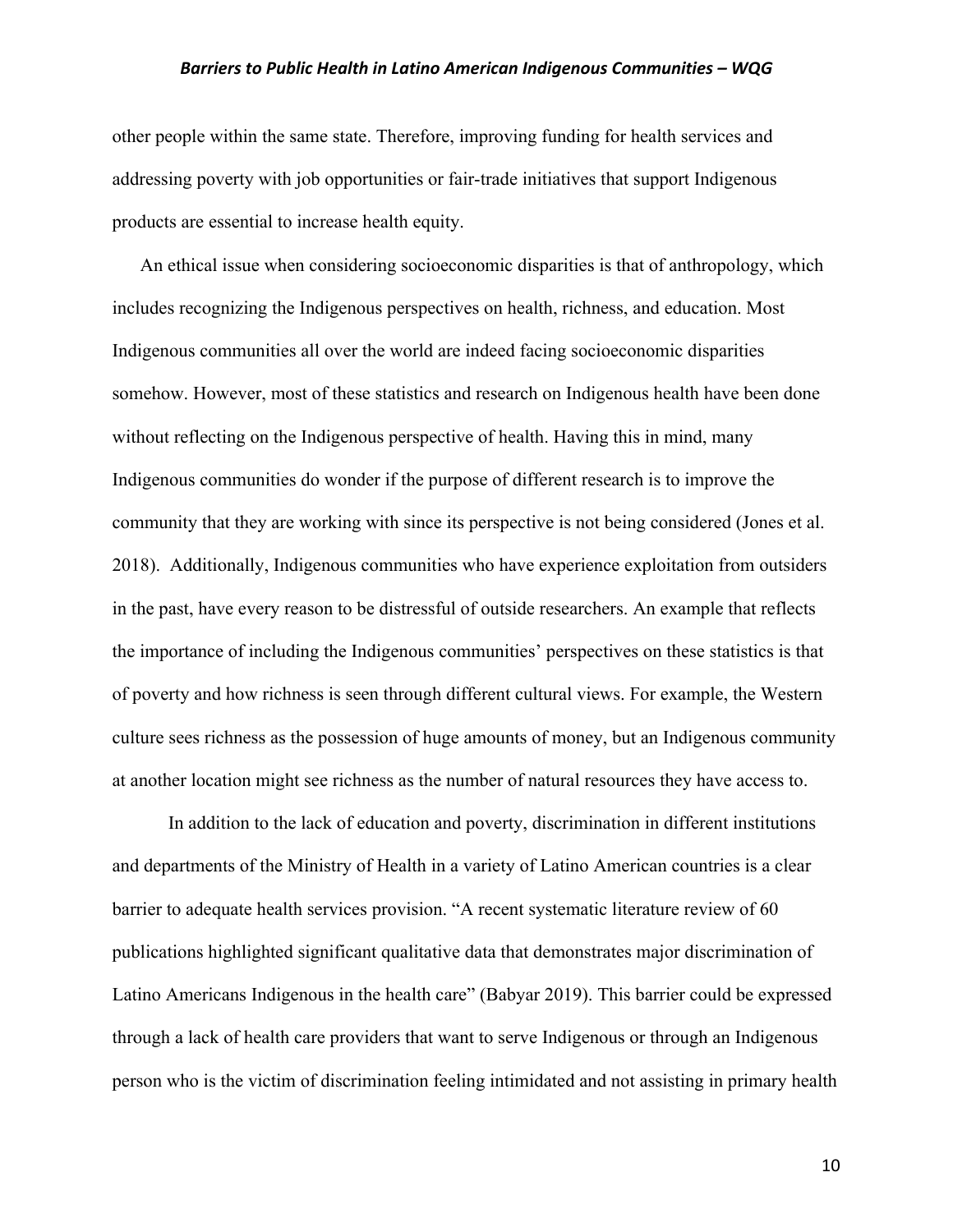care facilities because of the discrimination. It is noticed in many studies that prejudice against Indigenous communities has affected access to health services. Thus, cultural diversity in each of the states in Latino America should be recognized and cherished to promote inclusion and the real universal right of access to health. The right to public health and medical care regardless of ethnic origin is guaranteed by The International Convention on Elimination of All Forms of Racial Discrimination (PAHO 2018). This international regulation must not be taken lightly because when there are health issues in some geographical location without medical attention, it could result in a global health issue like we have been experiencing with COVID-19.

#### **Uniqueness of Linguistics**

Most of the time we relate Latino America directly with the Spanish language and even though it is true that Spanish is widely and mostly spoken throughout Latino America, there are about 560 Indigenous languages that are spoken (World Bank Group 2019). Unfortunately, 1 out of 5 Indigenous populations have lost their native language and 26% of Indigenous languages are at risk of vanishing (World Bank Group 2019). Nevertheless, this does not affect the fact that the languages that were and are being spoken in Indigenous communities affect directly their daily life and understanding of communication. Additionally, even if the Indigenous group does speak Spanish, there are around 10 main Spanish dialects in Latino American and I will argue that the count is even more if the mixture between Indigenous languages and Spanish is also counted (Doctors 2021). The word dialect is defined as a "regional variety of language distinguished by features of vocabulary, grammar, and pronunciation from other regional varieties and constituting together with them a single language" (Merriam-Western Dictionary). A clear example of a dialect is my language; Puerto Rican Spanish, which is a dialect because even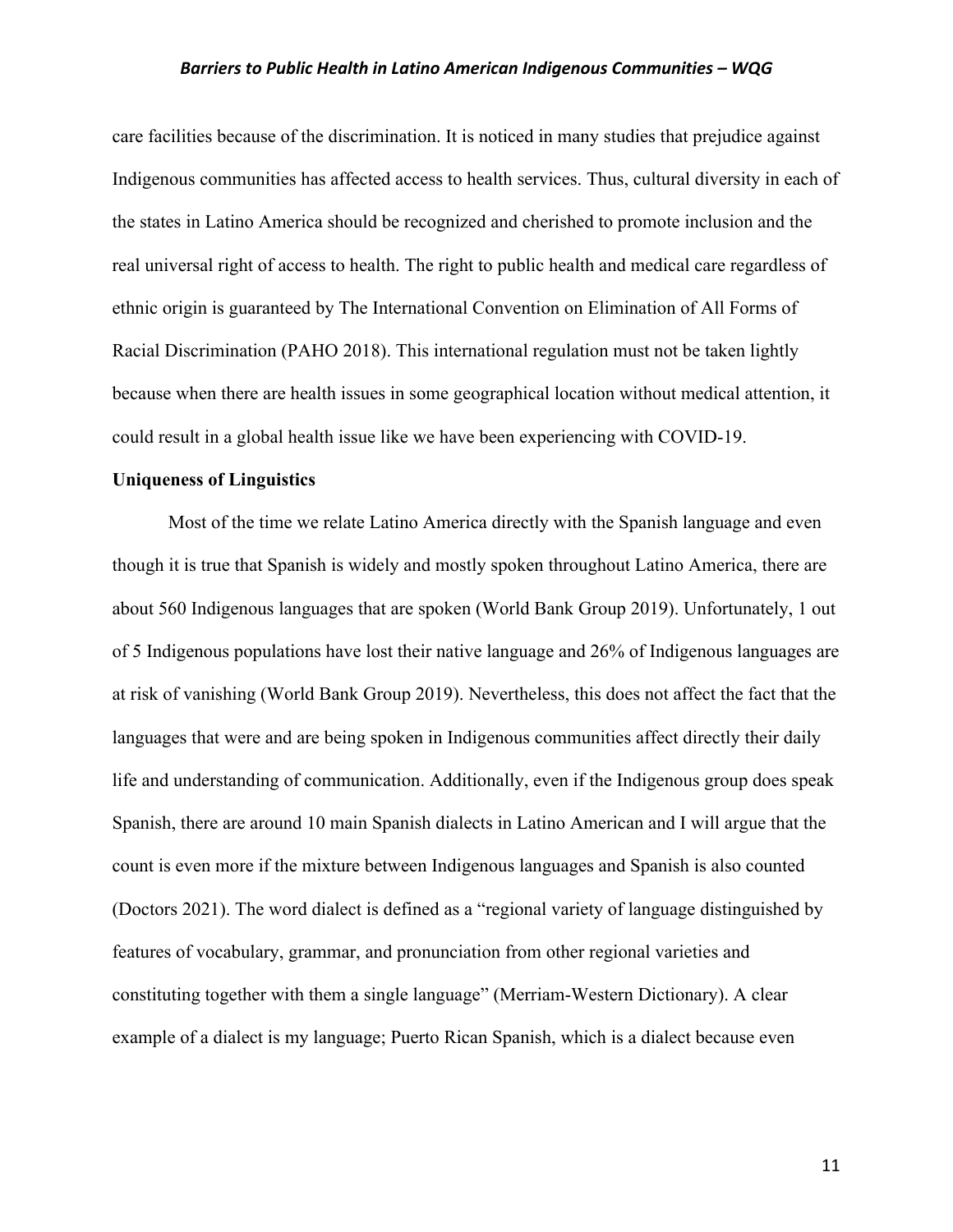though Puerto Rico and Mexico both speak Spanish, there are many variations and different definitions among these two Spanish languages.

Another important part of linguistics to take into consideration when building an Indigenous health system or modifying it is the pragmatics of the language that the Indigenous community practice. Pragmatics is defined by the Sandford Encyclopedia of Philosophy as the part of linguistics that works with the "utterances, by which we will mean specific events, the intentional acts of speakers at times and places, typically involving language" (Korta 2019). In other words, pragmatics is the study of how words, signs, and symbols are used within a community according to its unique cultural context. Although many countries speak Spanish, each of these has different cultural rules that everyone indirectly or directly knows, which lead to how words, phrases, and actions are utilized. This is not different with public health education and intercultural, interfaith, and interdisciplinary communication. Thus, when exploring techniques to improve health within the Indigenous communities one must consider the linguistics of the community and how it affects the communication of public health information. When entering into a community, health educators must be mindful to communicate in a culturally sensitive way because that first interaction might open doors for future interventions or might close the opportunities for a long time.

The uniqueness of linguistics in each Indigenous community is beautiful but can become a barrier to public health if it is not taken into serious consideration when discussing, planning, and evaluating Indigenous health. Previously in the paper, I mentioned how the infant mortality rate in Colombia has decreased significantly and how part of this significant change was due to the integration of the native language in educational sessions. This same improvement should be done in every Latino American state to increase not only understanding of health but the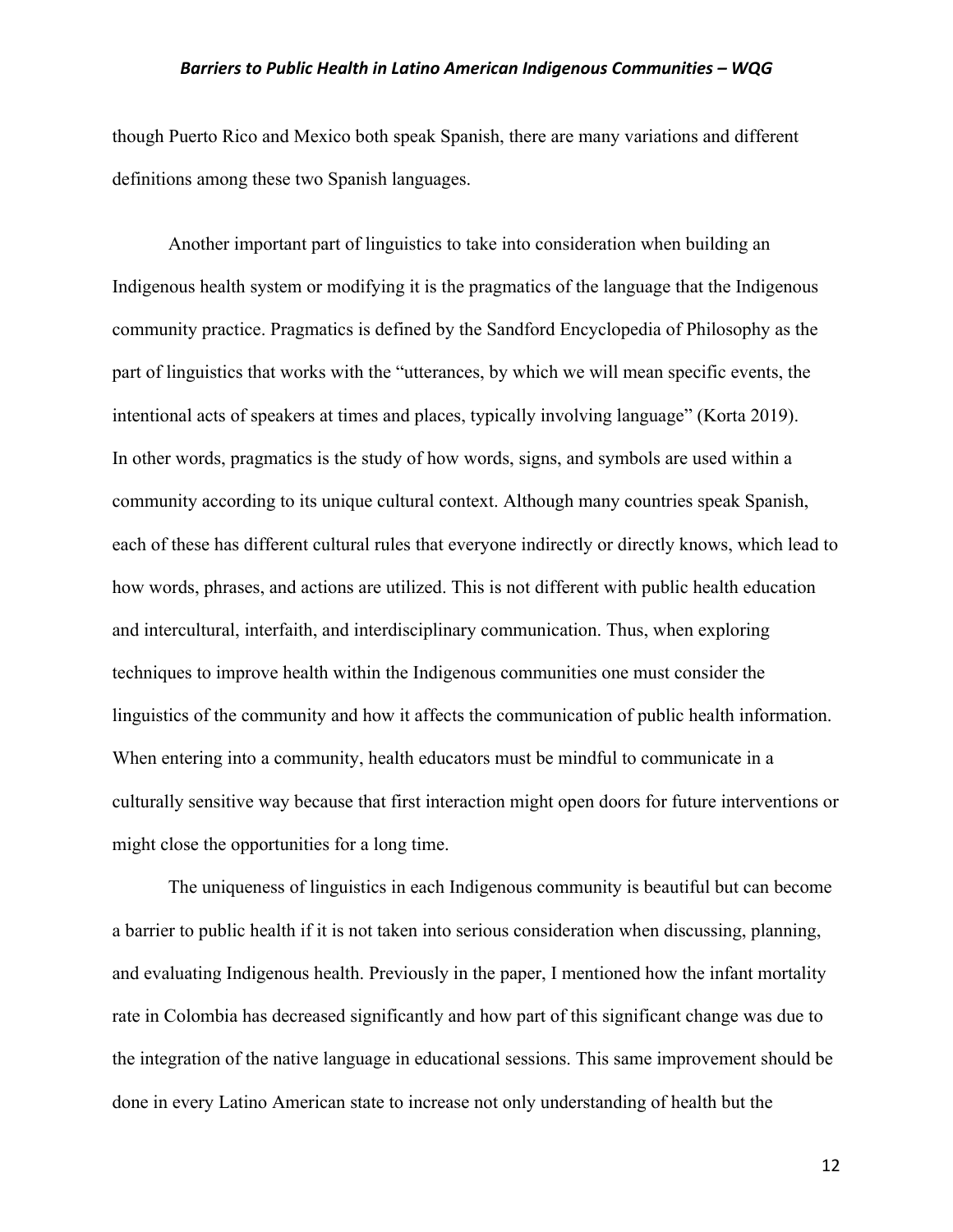integration of Indigenous communities into interdisciplinary forums of communications. If the health system we want to have for the Indigenous communities is one that truly addresses their needs then, we need to listen to them. It will be only through linguistics that we would know if clear communication is happening and only through truthful and intentional communication the health system will serve those to who it is meant to. A solution that I propose for this specific barrier is to first, recognize the uniqueness of linguistics in every location, and second, truly intend to create an environment of respect and understanding by studying those linguistic differences. Only then, will public health education be efficient.

#### **Conclusion**

To conclude, the general public should care about these health inequalities among Indigenous people, especially with COVID-19, where nature has shown us that when one person lacks health services, all those around are at risk. This paper should also be of unique value to many non-profits and governmental entities that seek to work or are currently working with Indigenous health. Throughout this research paper, I have argued that still in the present-day, Indigenous people throughout Latino America experience health inequalities, and even though good initiatives have been implemented, these inequalities are still present. Not only this but political, social, and institutional changes are still needed to achieve health equity. After analyzing a couple of articles on the topic of Indigenous health I have identified five barriers to public health in Latino American Indigenous communities and these are cultural differences, lack of sufficient interdisciplinary approaches, uniqueness of linguistics, and socioeconomic disparities between Indigenous and non-indigenous people, and laws and regulations. Out of these five barriers that I have identified, I wrote in detail about cultural differences, lack of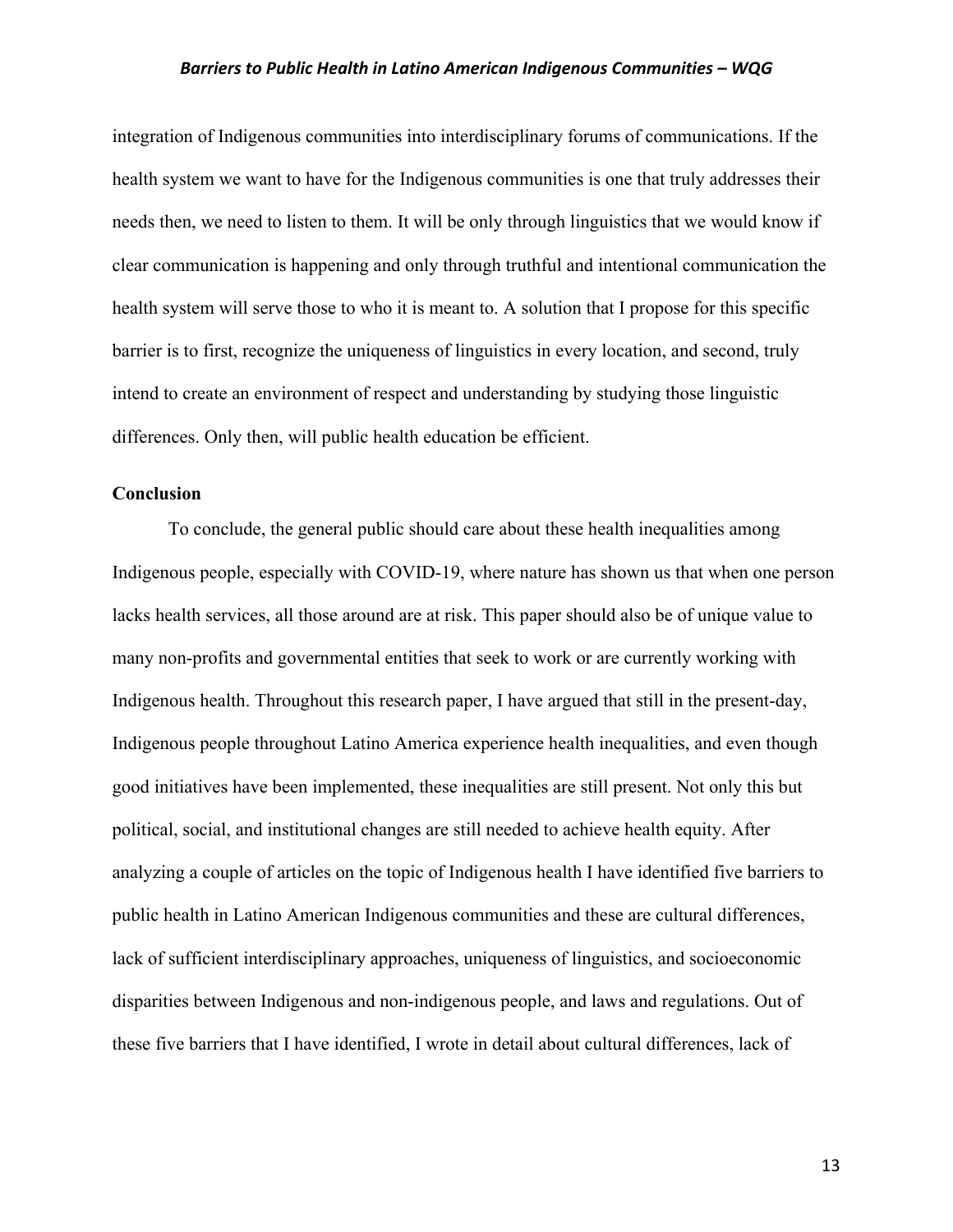sufficient interdisciplinary approaches, socioeconomic differences, and the uniqueness of linguistics.

Cultural differences are a barrier to public health because if these are not taken into consideration to planning, evaluating, and distributing health services, then the services are not adequate to meet the needs of the communities intended to serve. Taking into account Indigenous conceptualization and perspective on health is essential when trying to improve the health services for these communities because it will shape how the health care is prepared and given. When analyzing the lack of interdisciplinary approaches, we must understand that including different fields enhance the way to achieve a better understanding of the technical and cultural aspects of an issue and formulate a more complete resolution. Not only this, but the general public health of a community does not only depend on biomedical and sickness domain, rather it is important to recognize that integral health considers sociocultural aspects of a community that are essential for personal care and reproduction. Maintaining the public health of a community encompasses areas that go beyond the biomedical and sickness aspects of health. When looking at the socioeconomic disparities between Indigenous and non-indigenous people poverty, lack of education and discrimination are clear barriers to health care access. Unfortunately, lack of education leads in many cases to poverty and throughout our world history, there has been discrimination against cultural diversity. Lastly, the uniqueness of linguistics is essential to public health education and to establishing communication channels among Indigenous communities and the entities in charge of planning, evaluating, and funding Indigenous health.

Throughout my research, I explored four of the five barriers that have an impact on Indigenous public health. I was unable to explore one of these barriers, which is laws and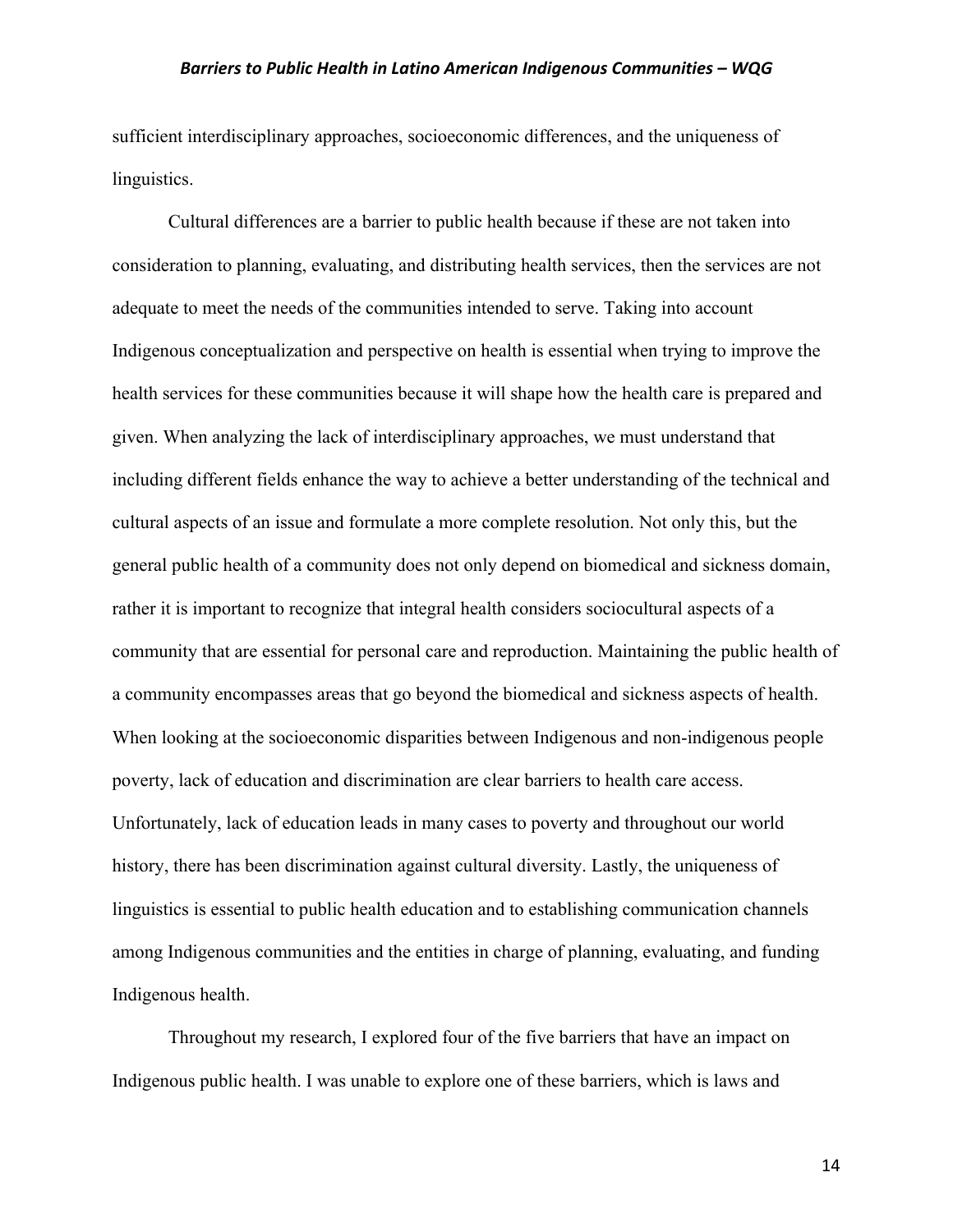regulations, therefore, it will be important for someone else to research this barrier to find more answers to the lack of equity in health access and respond to the challenges. Not only this but find out effective ways to implement international laws that required entities in charge of Indigenous health to directly address all these five barriers. A starting point to this could be interviewing different people of power in various Latino American countries to investigate their perspective of Indigenous public health services and compare this to interviews done with Indigenous communities. These interviews must be culturally sensitive and mindful of the possible biases that elites may introduce into their questions and information gathering methods. On the whole, this article points to the need for public health interventions in Indigenous communities in Latin America that respect and integrate their unique cultural understandings of medicine and healing. These approaches have the potential to elicit greater community support for vaccinations and other initiatives to promote the health and well-being of members of Indigenous communities.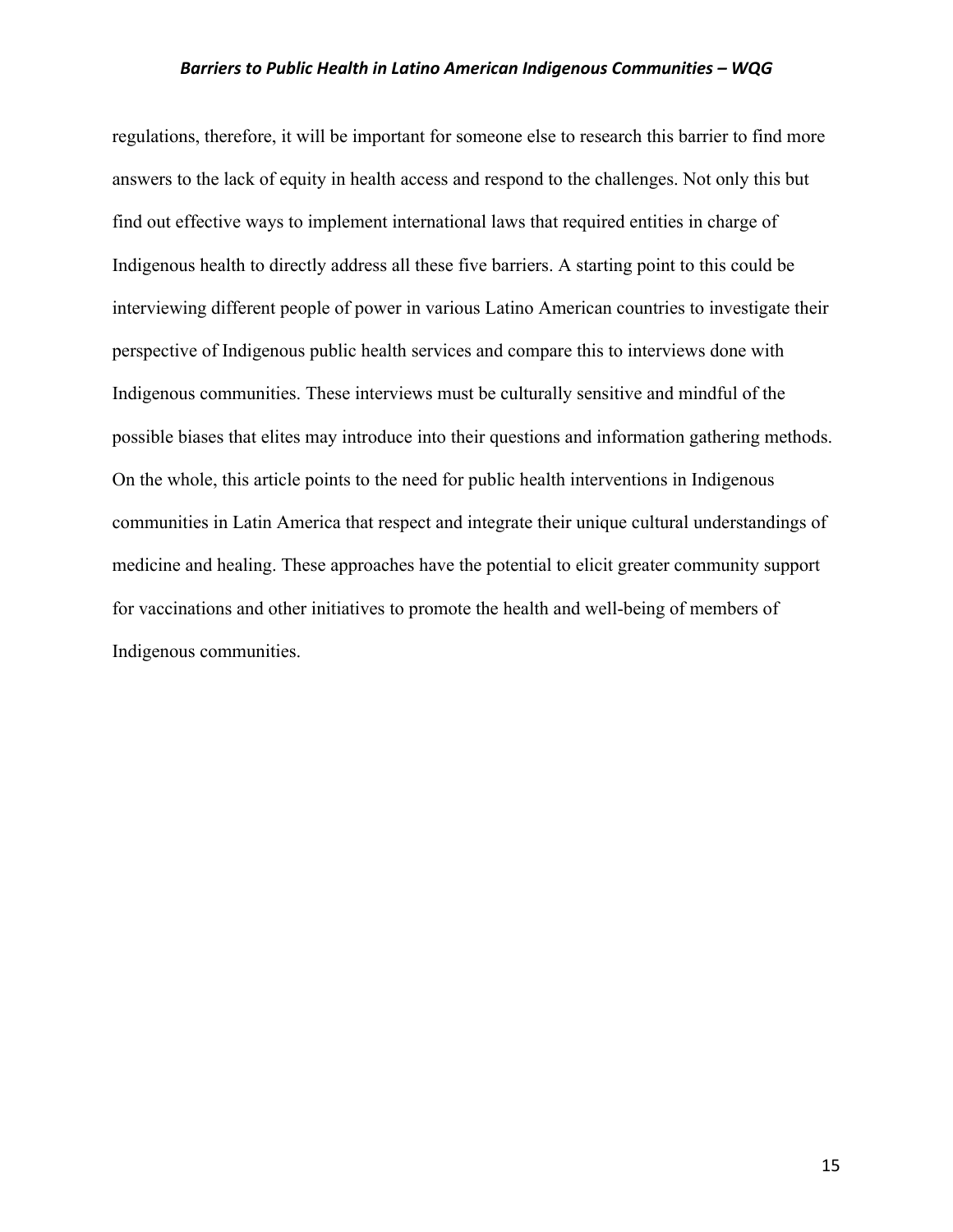# **Work Cited**

- Babyar, Julie. "In Search of Pan-American Indigenous Health and Harmony." *Globalization and health*. BioMed Central, February 20, 2019. https://www.ncbi.nlm.nih.gov/pmc/articles/PMC6381669/#CR66.
- Columbia University Mailman School of Public Health. "Brazil: Summary." Search the website, 2021. https://www.publichealth.columbia.edu/research/comparative-health-policylibrary/brazil-summary.
- Coreil, J. "Medical Anthropology." Medical Anthropology an overview | ScienceDirect Topics, 2008. https://www.sciencedirect.com/topics/social-sciences/medical-anthropology.
- Doctors, Post author: The Language, and The Language Doctor. "How Many Dialects of Spanish Are There - Accurate Answer." The Language Doctors, February 21, 2021. https://thelanguagedoctors.org/how-many-spanish-dialects-are-there/.
- Jones, Jen, Ashlee Cunsolo, and Sherilee L. Harper. "Who Is Research Serving? A Systematic Realist Review of Circumpolar Environment-Related Indigenous Health Literature." PLOS ONE. *Public Library of Science*, 2018. https://journals.plos.org/plosone/article?id=10.1371%2Fjournal.pone.0196090.
- Korta, Kepa, and John Perry. "Pragmatics." *Stanford Encyclopedia of Philosophy*. Stanford University, August 21, 2019. https://plato.stanford.edu/entries/pragmatics/#Class.
- Langdon, Esther Jean, and Eliana E. Diehl. "Anthropological Engagement and Interdisciplinary Research: The Critical Approach to Indigenous Health in Brazil." *In Critical Medical Anthropology: Perspectives in and from Latin America*, edited by Jennie Gamlin, Sahra Gibbon, Paola M. Sesia, and Lina Berrio, 19–41. University College London Press, 2020. https://doi.org/10.2307/j.ctv13xprxf.8
- Macrotrends LLC. "Colombia Infant Mortality Rate 1950-2021." MacroTrends, 2021. https://www.macrotrends.net/countries/COL/colombia/infant-mortality-rate.
- McDonald, E, N Priest, J Doyle, R Bailie, I Anderson, and E Waters. "Issues and Challenges for In Systematic Reviews in Indigenous Health." *Journal of Epidemiology and Community Health* (1979-) 64, no. 7 (2010): 643–44. http://www.jstor.org/stable/40794051.
- Merriam Webster Dictionary. "Dialect Definition & Meaning." Merriam-Webster. Merriam-Webster. Accessed November 2021. https://www.merriam-webster.com/dictionary/dialect.
- Mooney, James. "The Swimmer Manuscript: Cherokee Sacred Formulas and MedicinalPrescriptions: Mooney, James, 1861-1921: Free Download, Borrow, and Streaming." Internet Archive. *Washington: U.S. G.P.O*., January 1, 1970. https://archive.org/details/swimmermanuscrip00moon/page/108/mode/2up?q=109.